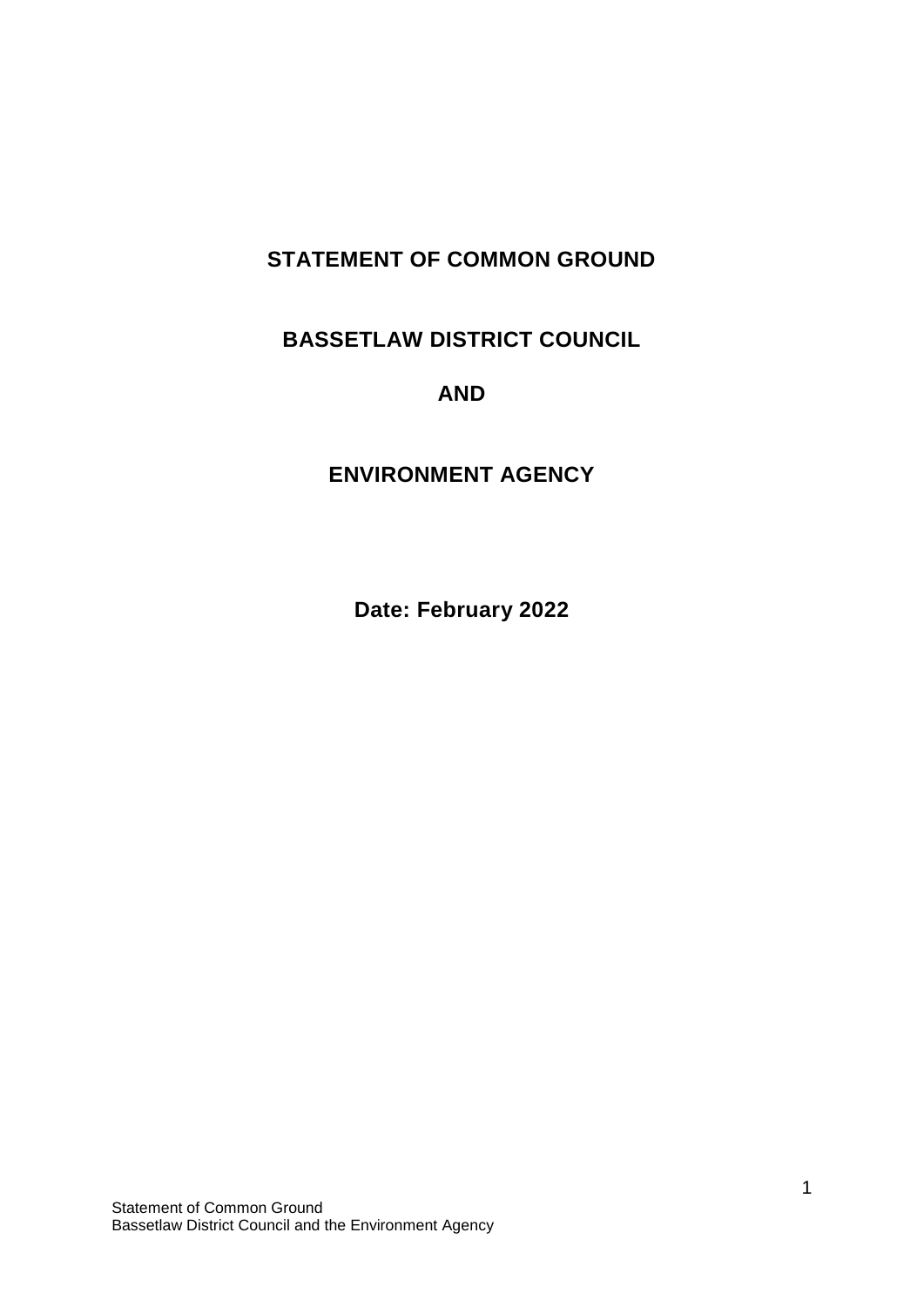**Parties:** 

**Bassetlaw District Council**

**Environment Agency**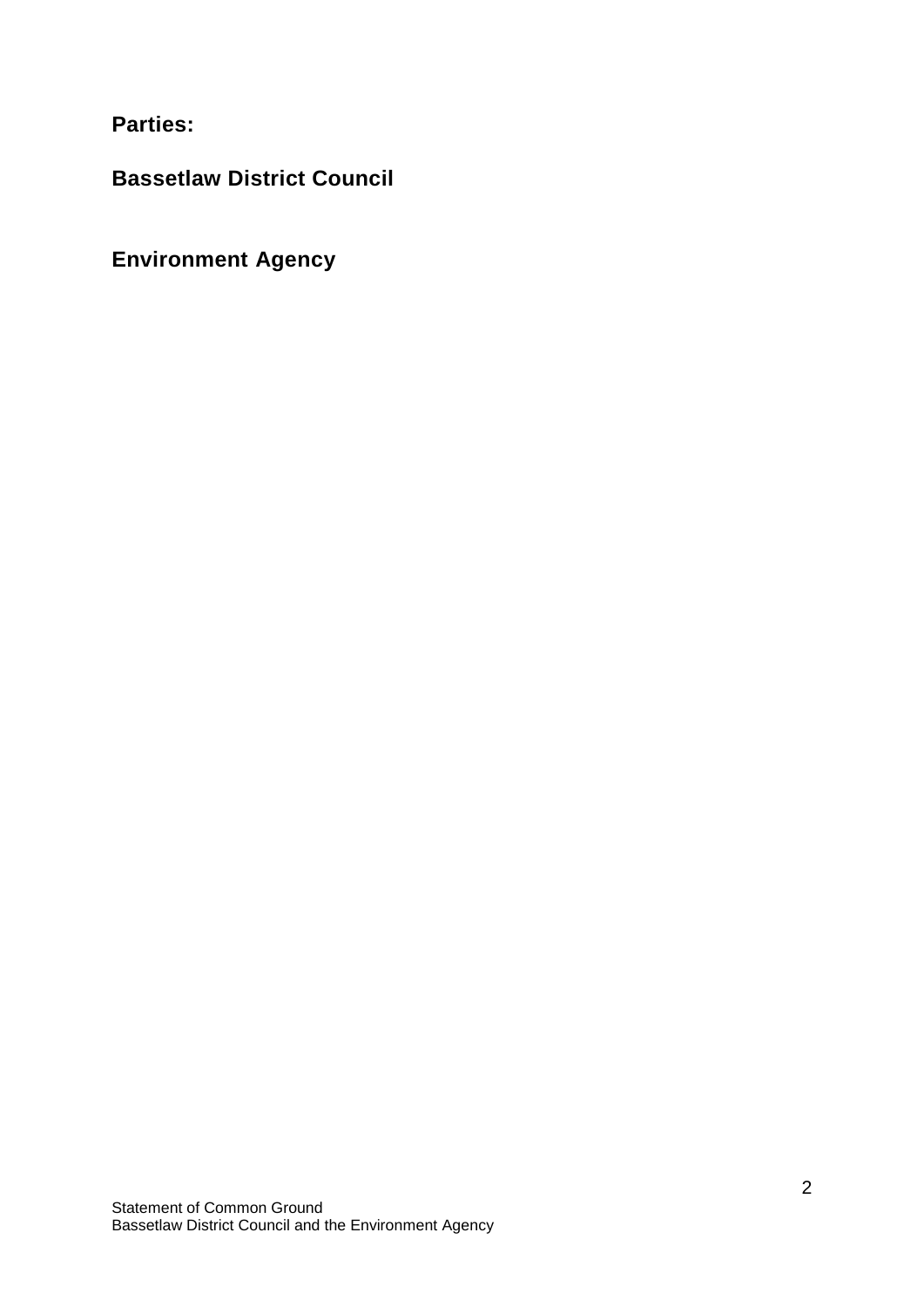## **1. Introduction**

- 1.1 This Statement of Common Ground (SoCG) has been developed in order to address strategic planning matters between the parties consisting of Bassetlaw District Council (DC) and the Environment Agency (EA).
- 1.2 In relation to strategic planning matters, section 33A(4) of the Planning and Compulsory Purchase Act 2004 (PCPA 2004) indicates that Local Planning Authorities have a duty to cooperate with prescribed bodies identified in paragraph (a), (b) or (c) or subsection (9) of the PCPA 2004.This approach is also a requirement of national planning policy. Paragraph 35 of the National Planning Policy Framework (NPPF) seeks to ensure that the Local Plan is deliverable over the plan period, and based on effective joint working on cross-boundary strategic matters that have been dealt with rather than deferred, as evidenced by the statement of common ground.
- 1.3 The EA are a statutory consultee for planning applications situated in fluvial flood zones 2 and 3.
- 1.4 Both parties are prescribed bodies for the purposes of the Duty to Cooperate.
- 1.5 The Statement sets out the confirmed points of agreement between Bassetlaw DC and the EA with regard to strategic planning matters arising from the Bassetlaw Local Plan, specifically:
	- Bassetlaw Sequential Test Report.
	- Bassetlaw Strategic Flood Risk Assessment Level 1.
	- Bassetlaw Strategic Flood Risk Assessment Level 2.
	- Proposed Site Allocations/Priority Regeneration Areas (Bassetlaw Garden Village, Worksop Central, Former Cottam Power Station site, Trinity Farm and Ordsall South.
	- Flood Risk and Drainage (Local Plan policies ST52 and ST53).
	- Climate Change and Mitigation (Local Plan policy ST50).
	- Safeguarded Land (Local Plan policy ST56).
	- Draft Worksop Central Development Plan Document.

### **2. Background and Governance**

2.1 The development of the Bassetlaw Local Plan has been enhanced by ongoing collaborative work to ensure that the identified strategic planning matters are appropriately addressed. Bassetlaw DC and the EA meet virtually on a regular basis to discuss the strategic matters identified above. Representations were submitted by the EA to the consultation stages of Bassetlaw DC's emerging Local Plan most recently in June 2021. These have been considered and where appropriate informed the development of subsequent stages of the Plan.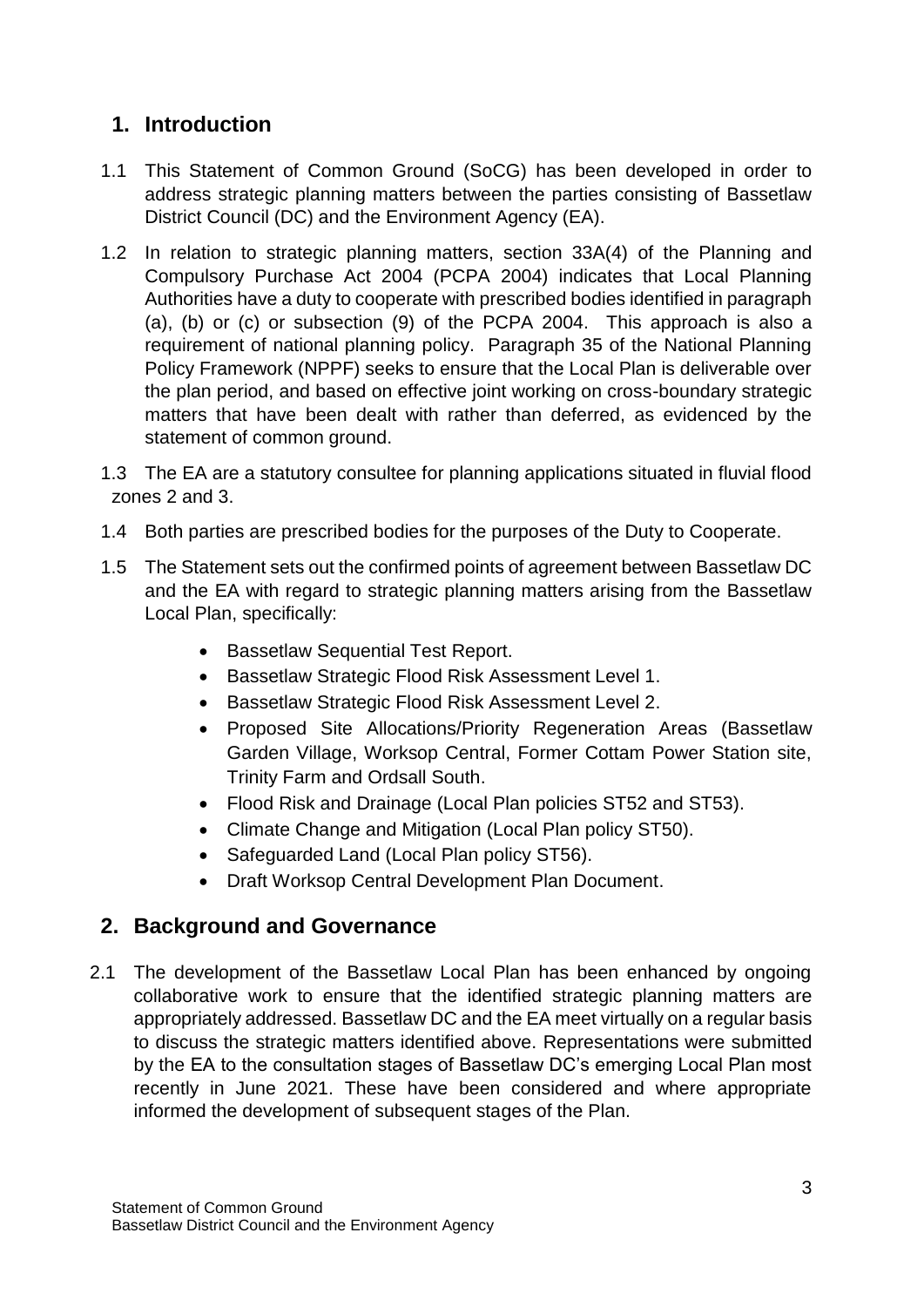- 2.2 This Statement of Common Ground reflects the current position between Bassetlaw DC and the EA. It will be updated as and when required.
- 2.3 Bassetlaw DC and the EA will continue to meet to discuss strategic planning matters as the Bassetlaw Local Plan progresses to submission and examination. As a minimum, a meeting will take place prior to submission of the Bassetlaw Local Plan for examination.

### **3. Areas of Common Ground**

#### **3.1 Bassetlaw Sequential Test Report**

3.1.1 The EA are a statutory consultee for planning applications situated in fluvial flood zones 2 and 3. The majority of river flooding impacts the centres of major housing and commerce, such as Retford and Worksop. Bassetlaw DC has had regular liaison with the EA on flooding and drainage issues to inform the production of the Bassetlaw Local Plan. This includes ensuring that proposed site allocations are identified in sequentially preferable locations and/or development is within sequentially preferable parts of a site in accordance with the Bassetlaw Sequential Test Report undertaken by Bassetlaw DC (2021) and national policy and that the approach taken to regeneration of towns and priority regeneration areas is appropriate from a flood risk and drainage perspective. The EA understands that Bassetlaw has undertaken the sequential test process through the production of the Bassetlaw Sequential Test Report (2021). The EA has not reviewed this document as the sequential test is a matter for the Local Authority, but are satisfied that Bassetlaw have undertaken the sequential test process.

#### **3.2 Bassetlaw Strategic Flood Risk Assessment Level 1 and Level 2**

- 3.2.1 The proposed site allocations and planning policies are evidenced by the Bassetlaw Strategic Flood Risk Assessments Level 1 and 2 undertaken by JBA Consulting (2020 and 2021), the Bassetlaw Sequential Test Report (August 2021) and the Bassetlaw Sustainability Appraisal undertaken by LUC (August 2021).
- 3.2.2 The Strategic Flood Risk Assessment Level 1 and 2 (2021) were prepared in consultation with the EA and this was followed up by a series of meetings, along with proactive engagement to agree the structure, methodology and mapping required for the SFRA. The conclusions of the SFRA are accepted by the EA and the EA agree that during the production of the Strategic Flood Risk Assessments, Bassetlaw DC has liaised with the EA and that their views have been appropriately reflected in the final Strategic Flood Risk Assessments.
- 3.2.3 The EA agree that the proposed modifications raised through their consultation responses to the Local Plan have been accommodated where appropriate.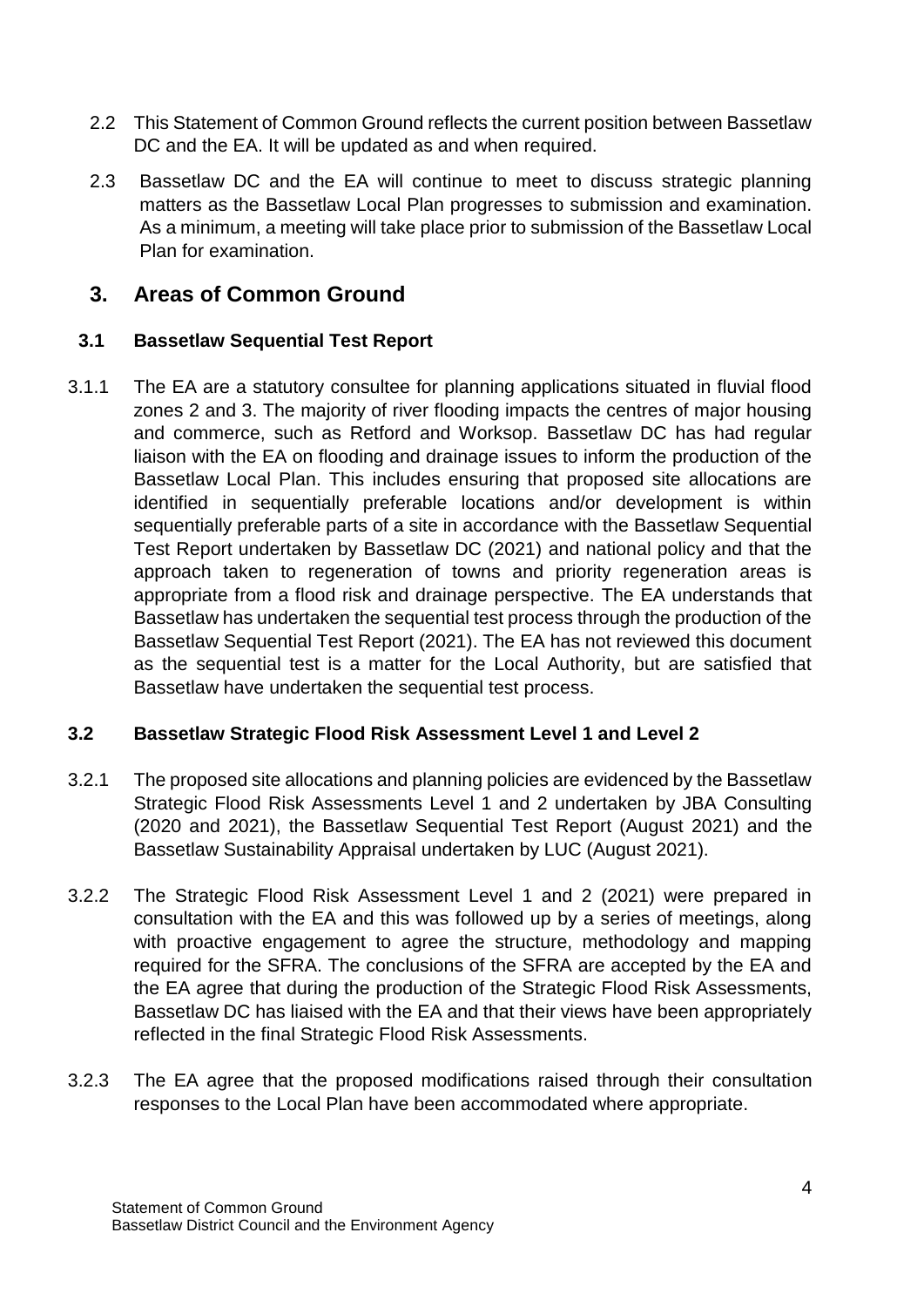#### **3.3 Proposed Site Allocations/Priority Regeneration Areas**

3.3.1 The Bassetlaw Local Plan proposed site allocations; Bassetlaw Garden Village, HS7: Trinity Farm and HS13: Ordsall South are affected by flooding and/or drainage issues. The EA have been involved in the production of relevant Local Plan policies (ST4, ST8, 21 and 27) and agree that the policy wording and reasoned justification relating to flood risk, drainage and mitigation is appropriate.

#### **3.4 Flood Risk and Drainage**

3.4.1 The EA agree that they have been heavily involved in the preparation of strategic policies ST52: Flood Risk and Drainage and ST53: Protecting Water Quality and Management. The EA agree that the policy wording and reasoned justification relating to flood risk, drainage and mitigation is appropriate to manage development in the district over the plan period.

#### **3.5 Climate Change and Mitigation**

3.5.1 The EA agree that they have been involved in the preparation of strategic policies ST50: Reducing Carbon Emissions, Climate Change Mitigation and Adaptation. The EA agree that the policy wording and reasoned justification relating to flood risk, drainage and mitigation is appropriate.

#### **3.6 Safeguarded Land**

- 3.6.1 The Bassetlaw Local Plan Policy ST56 identifies land to be protected from unspecified development during the plan period. The safeguarded land includes that required to help support the delivery of strategic growth and infrastructure, including to support regeneration of the Districts town centres, including Worksop.
- 3.6.2 Policy ST56 safeguards land between Shireoaks and Worksop to accommodate water storage as part of the wider Worksop Flood Management Scheme. The EA acknowledge and welcome the approach to safeguard land for the benefits of improved flood risk management in Worksop. The EA are about to embark on developing an early business case to review options at a high level for improving flood risk in Worksop which will allow the Environment Agency to understand the viability of any potential opportunities, and whether they can be taken forward. One of these options that may prove beneficial to the town may include the upstream storage of floodwater, but the EA will need to undertake much more detailed work to firstly understand if a flood improvement scheme is viable and secondly if the scheme requires upstream storage of floodwater. If these first two steps are affirmative, then a check of suitable land will need to be undertaken.

### **3.7 Draft Worksop Central Development Plan Document**

3.7.1 Local Plan Policy ST6 seeks to plan for and manage the comprehensive regeneration of Worksop Central, forming an integral part of the Bassetlaw Local Plan.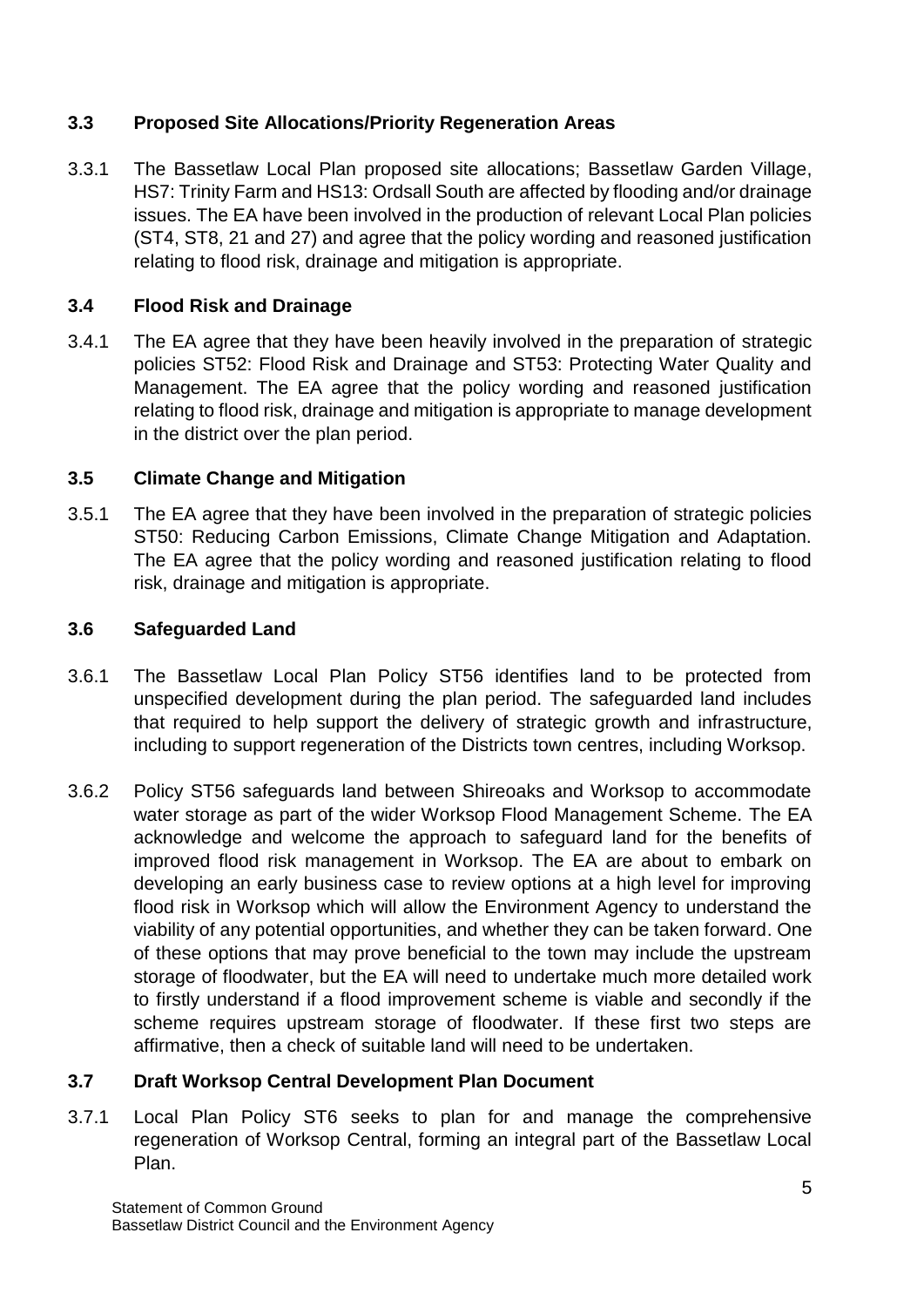- 3.7.2 To facilitate the regeneration, Bassetlaw DC are also producing a Development Plan Document. The DPD underwent a Regulation 18 consultation in June 2021. Bassetlaw DC and the EA agree to continue to work together through the production of the Worksop Central DPD to address relevant flooding and drainage matters.
- 3.7.3 Work on the DPD will continue alongside the progression of the Local Plan. Both parties agree to ongoing engagement and sharing of information to identify flood risk improvements and environmental opportunities and the appropriate delivery of regeneration.
- 3.7.4 This cooperative working is able to identify where regeneration and flood risk improvement can be mutually beneficial and thereby efficient to deliver both benefits simultaneously.
- 3.7.5 Both parties agree that a more detailed SFRA Level 2 assessment is required for Worksop Central; Bassetlaw DC agree to commission the SFRA following the release by the EA of new modelling data for the River Ryton. The EA agree to share this data with Bassetlaw DC and their consultants JBA to inform the SFRA Level 2 work. Both parties agree to work collaboratively on the SFRA Level 2 to enable its delivery in a timely manner to inform the draft DPD.
- 3.7.6 Cooperation will also be maintained through ongoing work on the potential Worksop Flood Alleviation Scheme. The EA agrees to continue to work with Bassetlaw DC and other partners to investigate any flood risk options to reduce flood risk to homes and businesses in Worksop Central. Both parties agree that flood management is needed within Worksop and that there remains uncertainty about the scale and type of management needed. The EA agree to undertake a Strategic Outline Case which will help inform whether to proceed to the next stage which would include an Outline Business Case. The EA agree to continue to liaise with Bassetlaw DC on the detail as the project progresses to ensure the approach can be appropriately reflected in the emerging DPD.